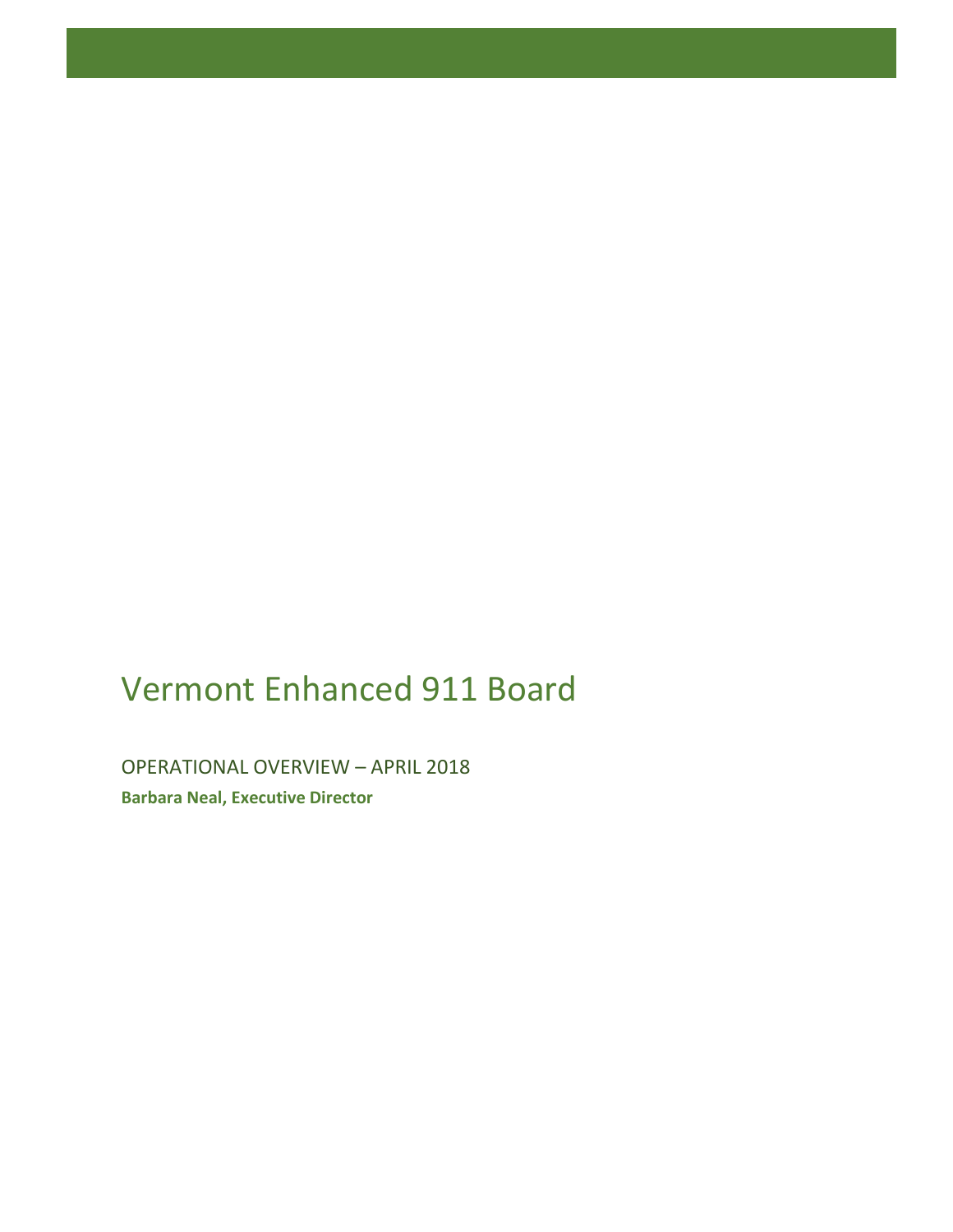## **Operational Overview April 2018**

#### • **Enhanced 911 Board Overview**

- $\circ$  The Enhanced 911 Board is the single governmental agency responsible for statewide enhanced 911. (30 V.S.A § 7053)
- $\circ$  The 911 Board is responsible for the development of policy, system design, and standards and procedures related to the statewide 911 system. The 911 Board consults with various state agencies and local community service providers to meet these responsibilities. (30 V.S.A § 7053)
- $\circ$  The 911 Board consists of nine Board members, appointed by the Governor, one each representing state, local and county law enforcement, Emergency Medical Services, Fire Service, municipalities, and three members of the public. The Governor appoints the Board Chair and Vice-Chair. (30 V.S.A § 7052)
- o The 911 Board is required to meet at least four times a year and holds special and/or emergency meetings as necessary. (30 V.S.A § 7052)
- o The 911 Board and the statewide 911 system are funded through the Vermont Universal Service Fund as appropriated to the Enhanced 911 special fund annually by the General Assembly. (30 V.S.A § 7054)
	- The FY19 budget request is \$4,831,183.00 (down slightly from \$4,832,613.00 in FY18)
- o The Board appoints, subject to the approval of the Governor, an Executive Director, who serves at the pleasure of the Board. (30 V.S.A § 7052)
	- The Executive Director's duties and responsibilities are assigned by the Board and include:
		- Provides leadership and direction for all activities associated with the operation of the statewide 911 system and program
		- **EXECT** Directs day to day agency operations and supervises nine member staff, consultants and contractors
		- Establishes system performance benchmarks, measurements, and compliance
		- Develops and manages annual budget
		- **E** Serves as the Board's primary spokesperson to constituent groups, telecommunications providers, local/state/federal governmental and legislative officials and the public.
- o Board Staff currently consists of the Executive Director, nine full-time staff members, and one parttime administrative support person. Staff member responsibilities fall into three broad categories:
	- IT Management
		- Provide 24 x 7 coverage related to IT management of the 911 system and system contractor
	- Database Administration
		- Development and maintenance of multiple databases critical to the operation of the NG911 system
	- Training/Communications
		- Responsible for training & certification of approximately 100 call-takers as well as quality control, and public education and outreach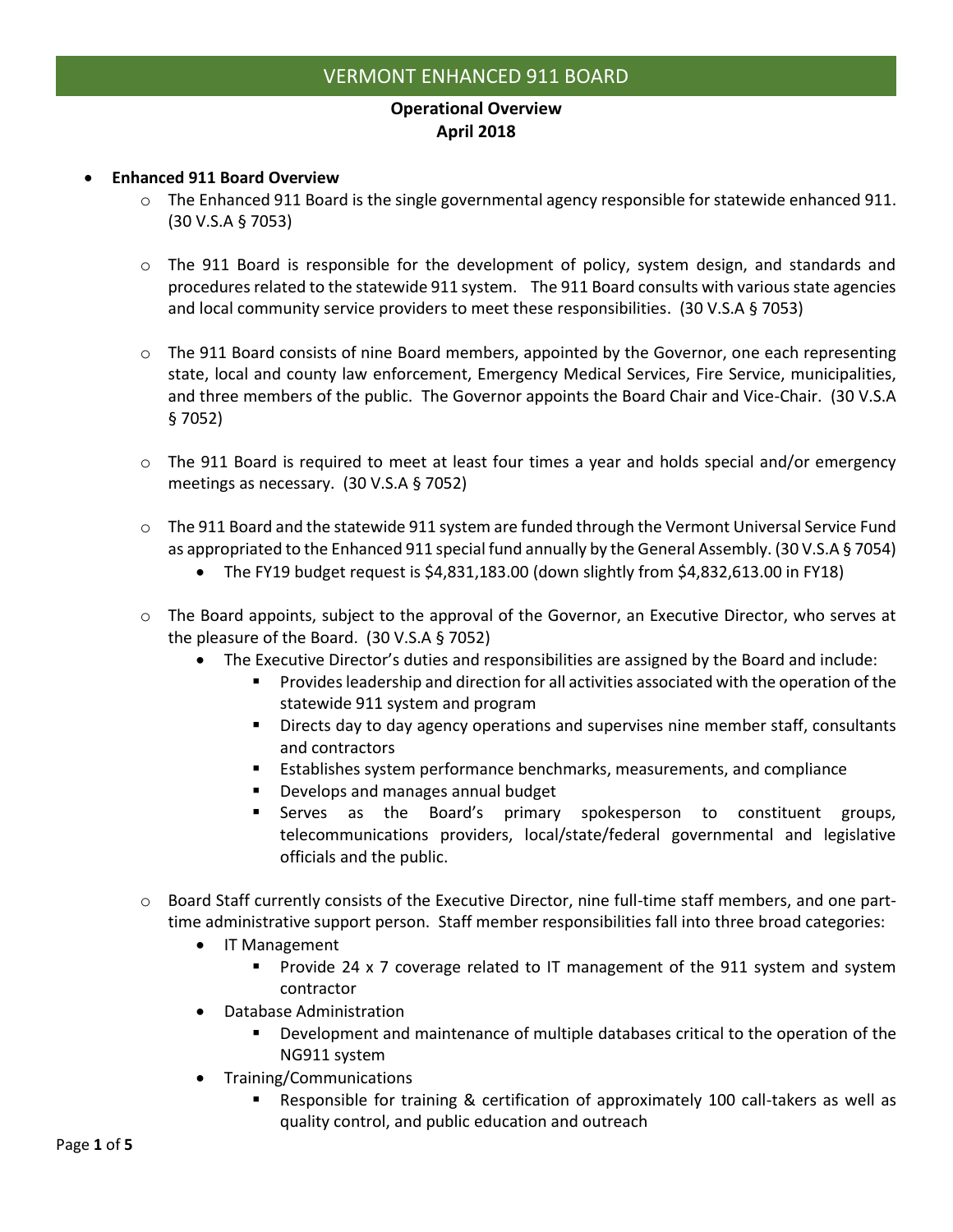### **Operational Overview April 2018**

- **Vermont 911 System Overview**
	- $\circ$  The 911 Board currently contracts with Consolidated Communications for a fully-hosted, Next Generation 911 (NG911) system that facilitates the delivery of 911 calls and text messages, and associated location data, to certified call-takers at the six Public Safety Answering Points (PSAPs)
		- Vermont was among the first in the nation to move to NG 911 technology.
		- The Vermont 911 system continues to be positioned well to adapt to changes in the way people communicate – currently demonstrated by our ability to handle text to 911 messages in all PSAPs.
	- o The 911 Board and its staff ensure:
		- Vermont 911 calls are routed to the appropriate PSAP and answered by a certified call-taker
		- Accurate and complete location and responder data is presented to the call-taker
		- the caller is connected with the dispatch agency for the appropriate responders
		- the caller is asked all appropriate questions and provided with any needed pre-arrival instruction in accordance with Board-approved call handling standards and protocols
	- $\circ$  The statewide 911 system processes approximately 200,000 calls and text messages each year.
	- $\circ$  All call-takers are fully-trained and certified in accordance with industry best practice and national standards.
	- o The 911 Board does not have oversight over:
		- Dispatch agencies or their operations
		- Emergency response agencies.

#### • **Current PSAP Configuration Overview**

- o Six Public Safety Answering Points (PSAPs)
	- Each PSAP is responsible for answering calls from a primary catchment area (see attached PSAP configuration map)
	- Each PSAP is also responsible for handling overflow calls from all other PSAPs.
	- Two Department of Public Safety PSAPs:
		- Located in Williston and Westminster
		- Answer approximately 68% of the total 911 call volume
		- House a combined 16 911 workstations
	- Four regional PSAPs:
		- Operated by the Hartford, Shelburne, St Albans Police Departments and the Lamoille County Sheriff's Department
		- Answer about 32% of total 911 call volume.
		- The regional PSAPs each house two funded 911 workstations. In addition, two unfunded workstations are currently housed at two of the regional PSAPs.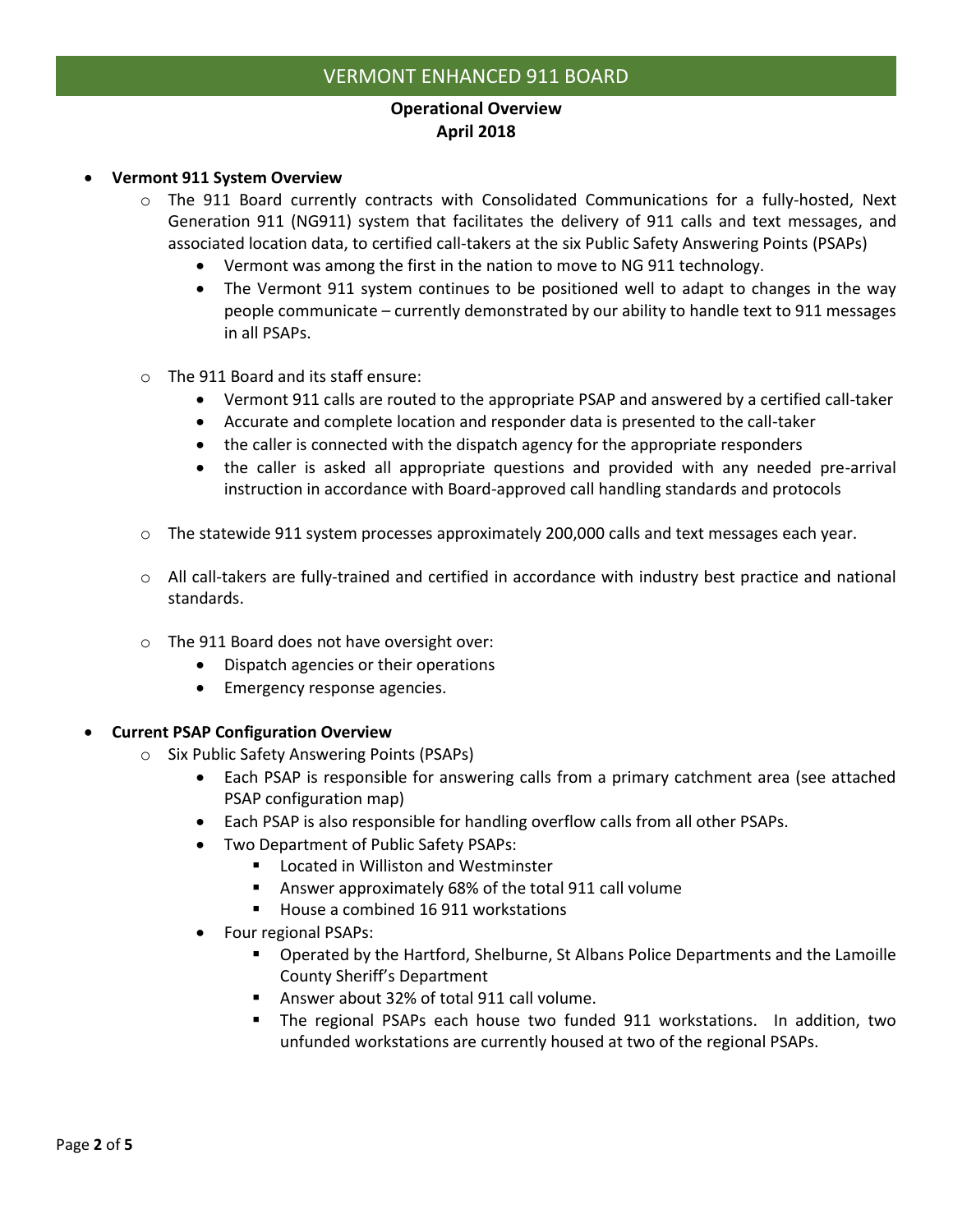## **Operational Overview April 2018**

#### • **Recent Initiatives**

- o January 2017: Technical Review and Evaluation of existing 911 system conducted by outside consultant.
	- Throughout 2017 completed implementation of several critical recommendations related to the system design/security
	- Several recommendations would require contractual changes and the Board continues these items.
- o July 2017: Implementation of a new PSAP reimbursement model
	- Moved from reimbursement based solely on number of positions to a model that includes a portion of the reimbursement being based on call volume.
	- To receive the full call volume reimbursement, the PSAP must answer >90% of their primary catchment area calls.
	- Total PSAP reimbursement funds remain the same, at \$1,080,000/yr; but are distributed more equitably
- o December 2017: Reached Final System Acceptance with system provider
- o March 2018: Issued NG911 System RFP
	- Current contract with Consolidated expires in July 2020

#### • **Initiatives Moving Forward**

- o Ongoing Evaluation of Priorities We have a small, but effective, team. Careful and ongoing evaluation of Board staff operations is critical to ensuring staff expertise is applied appropriately across many competing priorities such as:
	- Leverage NG911 technology to improve service to Vermonters through initiatives including:
		- Implementation of LVF Location Validation Functionality.
			- $\circ$  A tool that allows telephone service providers to ensure a customer's address is accurate by comparing it to specific points in the GIS data. This will be improvement over the current MSAG based validation.
		- CARE Program Revisited
			- $\circ$  Currently working with Vermont Emergency Mgmt, the Vermont Dept of Health, 211 and the United Ways of Vermont to review and assess an existing program called CARE (Citizens Assistance Registry for Emergencies).
			- o This program allows citizens who would need special assistance in an extended power outage, isolation, or evacuation event to be identified in the 911 GIS data and made available to responders during such events.
		- Improving Wireless Location Accuracy
			- $\circ$  Monitoring the development of possible solutions that could help improve wireless location accuracy
	- Monitor compliance with existing FCC requirements for wireless location accuracy.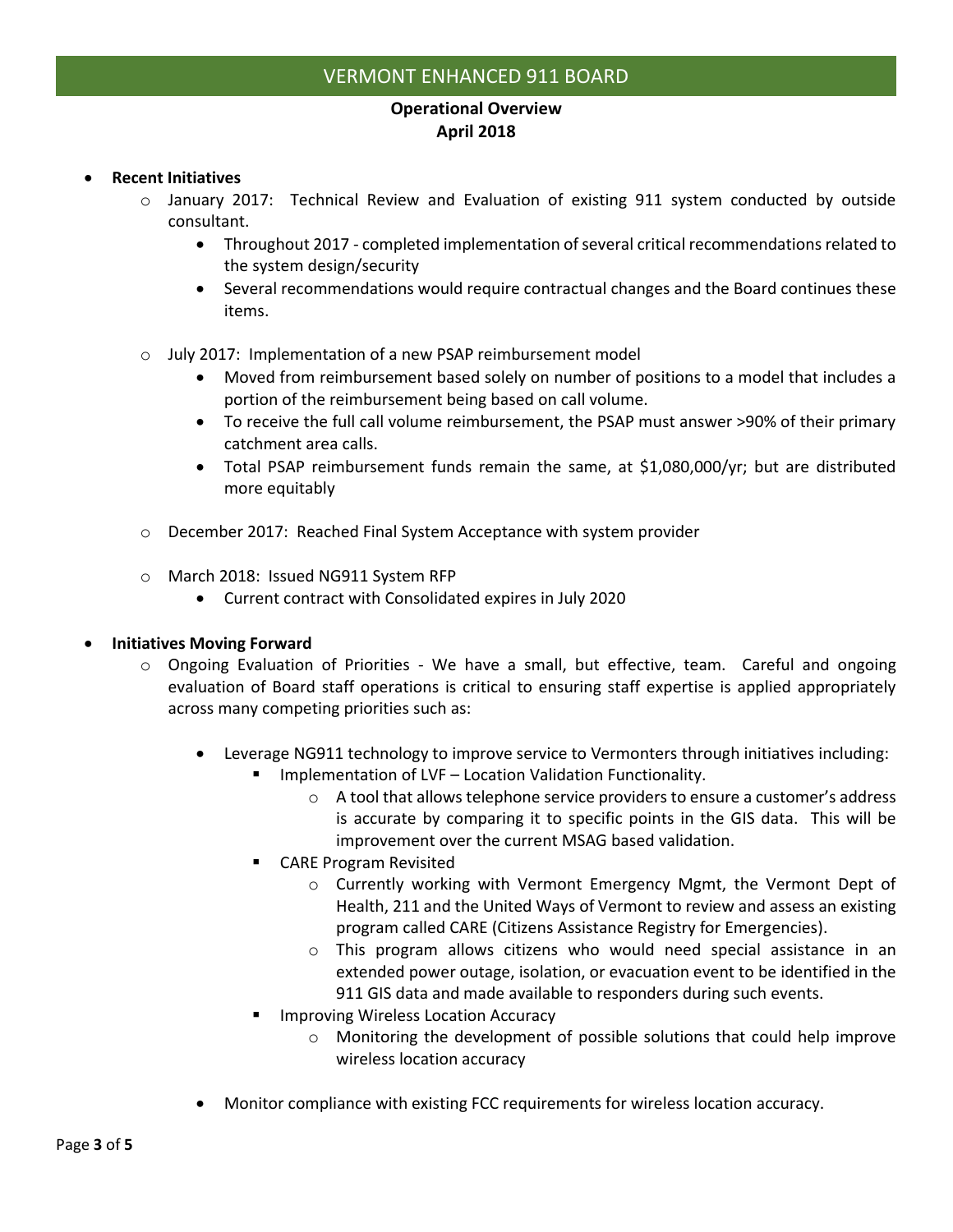#### **Operational Overview April 2018**

- Rulemaking a continuing priority is the review and updating of existing rules; and identification of any additional rules that may be needed*.*
- Improved Multi-Line Telephone Systems/Enterprise Communications Systems Outreach/Compliance Program
	- Development of program to ensure MLTS/ECS end users have the same level of service that other users have
	- **E** Currently work is focused on Vermont's public schools where we have seen considerable improvement in the number of schools capable of sending complete and accurate location information to 911….expecting to be at about 44% by end of the year (up from just 20% in 2016)
	- Program will expand to all MLTS/ECS systems moving forward
- Continued Engagement in NG911 Discussions Nationwide
	- Board IT, GIS and Executive staff are frequently asked to provide guidance and information to other jurisdictions in various stages of NG911 implementation and to interested media/public. We welcome these opportunities to discuss our experience, share our lessons learned, and hear of others challenges and successes